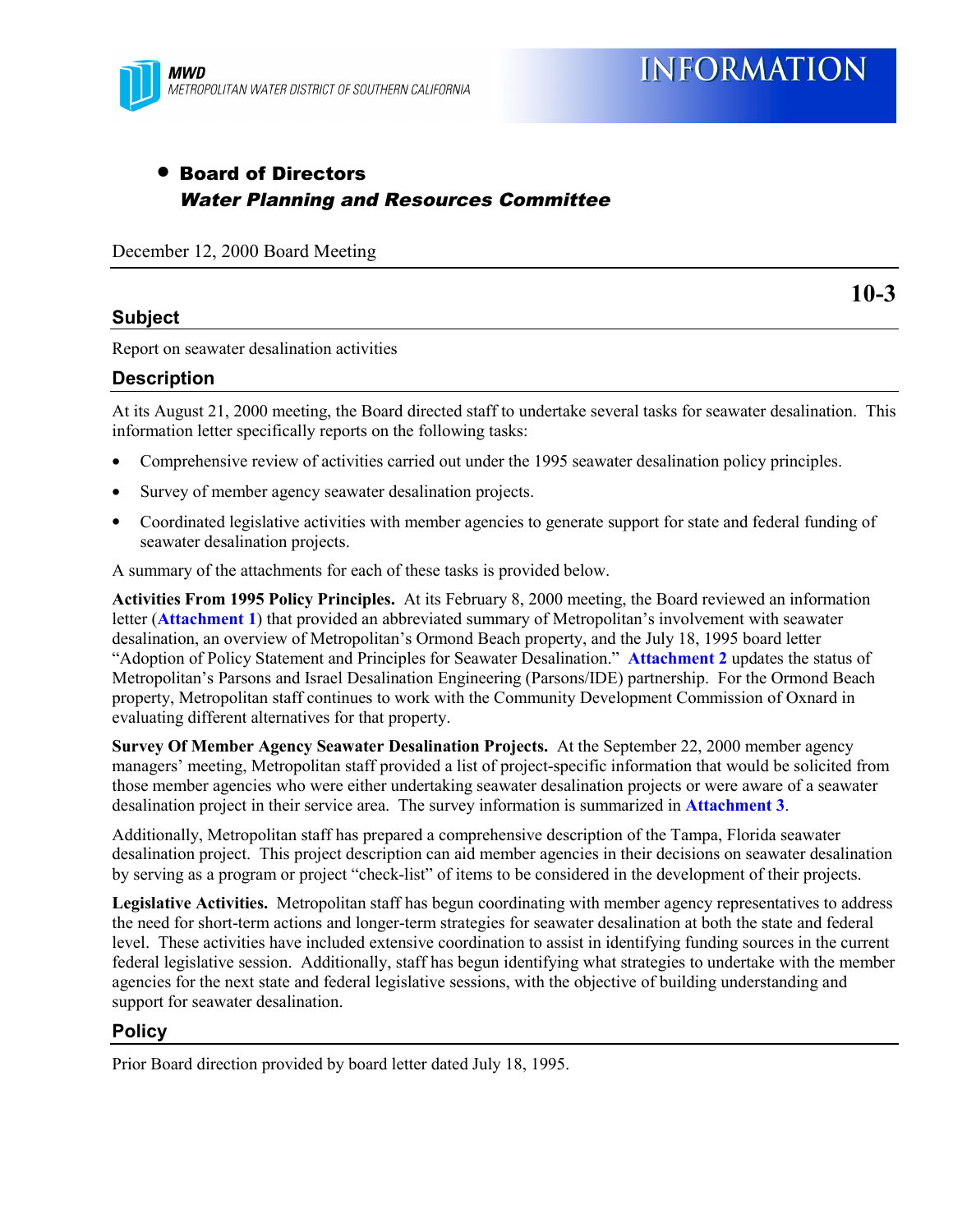## **Fiscal Impact**

None.

ohen M. 11/17/2000 *Stephen N. Arakawa Date*

*Manager, Water Resource Management*

stet 11/18/2000 *General Manager Date*

**Attachment 1 – Previous Board Letter 10-6, February 8, 2000 Attachment 2 – Parsons – IDE Joint Venture Update Attachment 3 – Survey of Member Agency Seawater Desalination Projects** BLA#413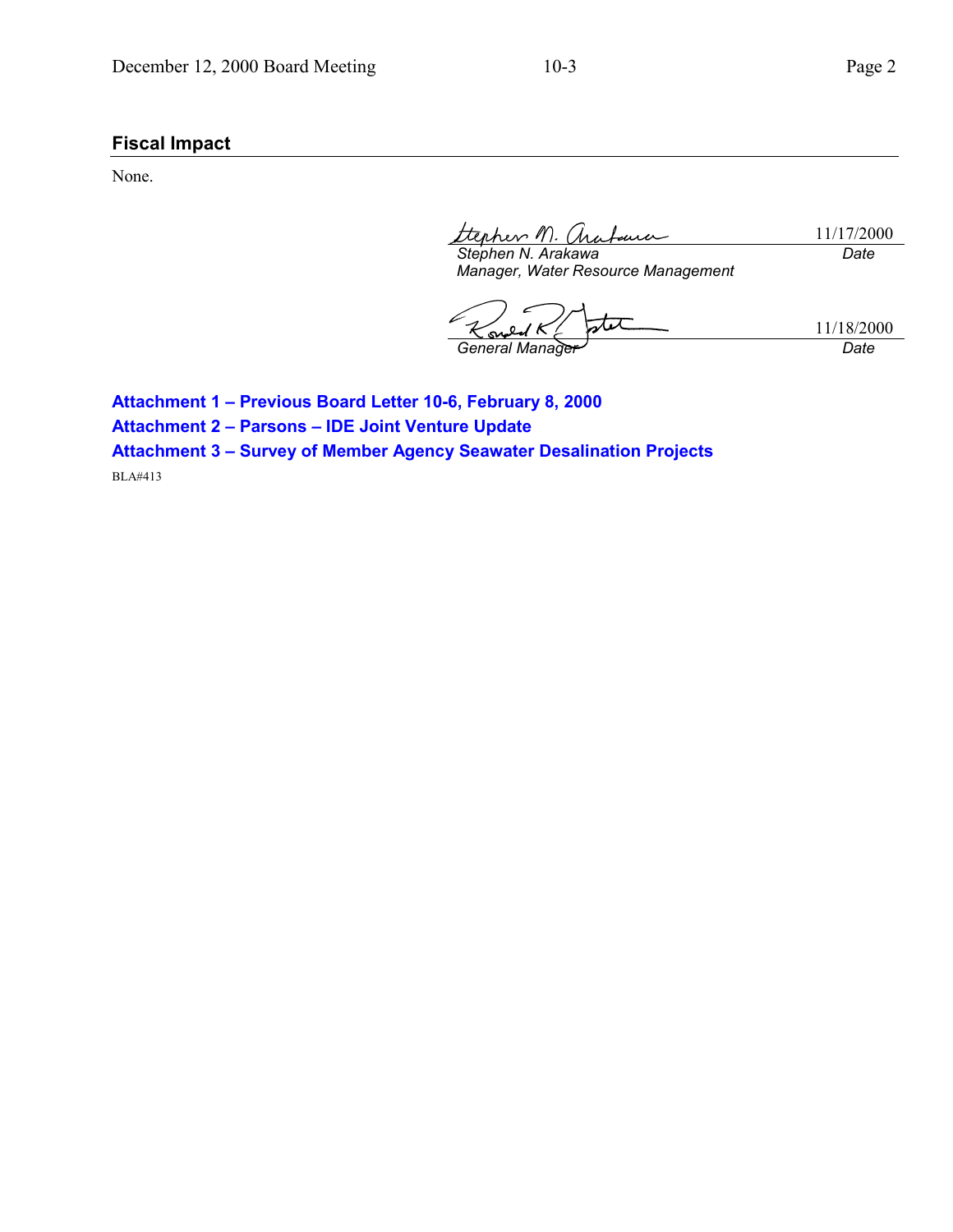10-3



METROPOLITAN WATER DISTRICT OF SOUTHERN CALIFORNIA *MWD* INFORMATION

Board Report on Seawater Desalination, November 14, 2000

# • Board of Directors Water Planning and Resources Committee

February 8, 2000 Board Meeting

## **Subject**

Integrating Metropolitan's Seawater Desalination Activities

## **Description**

Metropolitan has explored the potential of seawater desalination as a water supply for Southern California over the past several decades. In 1995, the Board adopted a policy that established a lead role for Metropolitan in the development and demonstration of seawater desalination.

Since 1990, Metropolitan has conducted research in seawater desalination technology. This effort recently culminated in the completed design of a generic Vertical-Tube-Evaporation Multiple-Effect-Distillation (VTE-MED) plant by Parsons Overseas Company and Israel Desalination Engineering (Parsons/IDE). This effort was jointly funded by Metropolitan and the U.S./Israel Science and Technology Foundation. In 1998, Metropolitan also purchased property at Ormond Beach in Ventura County that could serve as a future desalination plant site. These efforts have been prompted by the impacts of periodic droughts, investigations into diversifying conventional water supply and public interest in tapping the Pacific Ocean as a limitless source of drinking water.

To date, high costs and environmental concerns have distinguished seawater desalination opportunities from traditional, more cost-competitive resource options. As part of the 1996 Integrated Resource Plan (IRP), Metropolitan evaluated the cost of seawater desalination and excluded it as a supply element at least through 2020. However, recent advances in reverse osmosis (RO) membrane technology are improving efficiencies to a point where seawater desalination may be more competitive within the foreseeable future.

Staff's initial assessment of seawater desalination is that it appears best suited for local development by communities bordering the Pacific Ocean, consistent with the water recycling and groundwater desalination components of the current IRP. Metropolitan is in a unique position to both assess the regional merits of seawater desalination as it updates its IRP and aid local agency decisions regarding development of new projects. Metropolitan could extend its valuable water quality treatment and engineering expertise to support technical assessments initiated by member agencies. Additionally, Metropolitan could leverage its research efforts by partnering with member agencies and others in programs similar to the existing Desalination Research and Innovation Partnership (DRIP) program which currently focuses on brackish groundwater, Colorado River water and reclaimed water.

Recently, the Board has considered policy principles as part of its strategic planning process. It is timely that Metropolitan review its role in seawater desalination as it finalizes its strategic plan over the next several months.

To accomplish this, staff will provide over the next several months an assessment of Metropolitan's investments and opportunities in seawater desalination, provide strategic planning implications, and propose options for Board consideration and action regarding the following items:

- Revised policy principles for seawater desalination.
- Disposition of Metropolitan's Ormond Beach property.
- Future activities related to VTE-MED technology.

**10-6**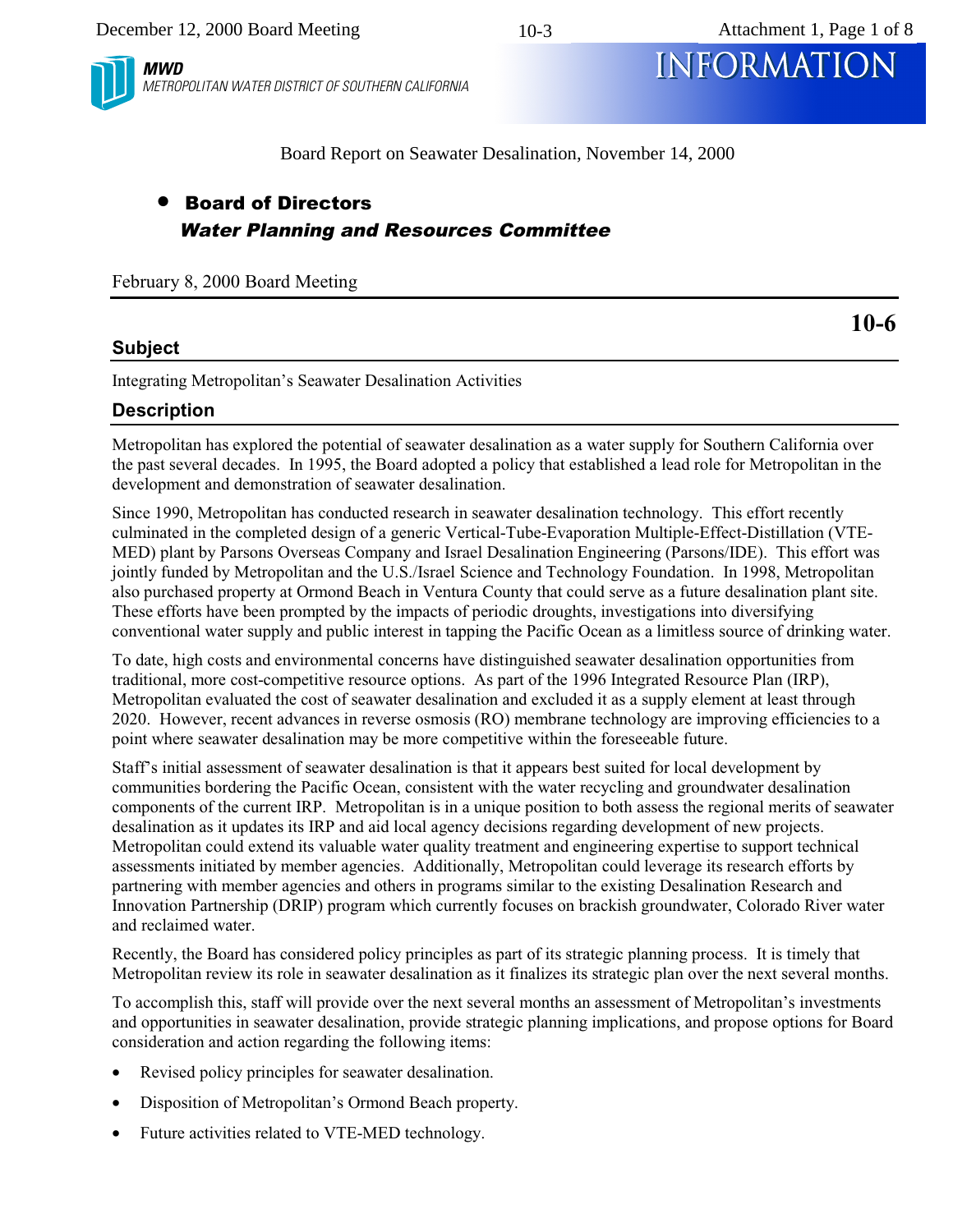• Proposed approach for further research efforts in seawater desalination.

In advance of discussion of those items, the following background materials are attached:

- Abbreviated Summary of Metropolitan's Involvement in Seawater Desalination **(Attachment 1).**
- Overview of Metropolitan's Ormond Beach property **(Attachment 2)**.
- July 18, 1995 Board letter, "Adoption of Policy Statement and Principles for Seawater Desalination." **(Attachment 3).**

#### **Policy**

Prior Board direction provided by Board letter dated July 18, 1995.

#### **Fiscal Impact**

**Status Quo.** Under its currently adopted policy principles, Metropolitan could commit to capital-intensive research and demonstration of seawater desalination technology, the costs for which might be partially but not completely mitigated through public/private partnerships. Metropolitan could also commit to long-term retention of land it now owns for construction of a desalination plant at some undetermined future date. Metropolitan's proprietary rights, under the marketing agreement with the Parsons/IDE joint venture, might yield a revenue stream, depending upon future sales of the technology.

**Revised Approach.** A new approach for seawater desalination, in conjunction with the strategic plan, could define the relationship between Metropolitan, member agencies, and third parties for the research and development of this supply option, including financial participation by Metropolitan. Revising Metropolitan's policy principles to reflect this new approach would provide an integrated approach to previously undertaken activities such as the Parsons/IDE joint venture and the Ormond Beach property, as well as establish direction for future research and partnership efforts with member agencies and others. An integrated approach would ensure that Metropolitan's investments in seawater desalination are being made in a cost-effective manner.

1/21/00 *Date*

*Stephen N. Arakawa Acting Manager, Water Resource Management*

1/24/2000

**General Manager**  $\qquad \qquad \longrightarrow$  Date

**Attachment 1 Attachment 2 Attachment 3**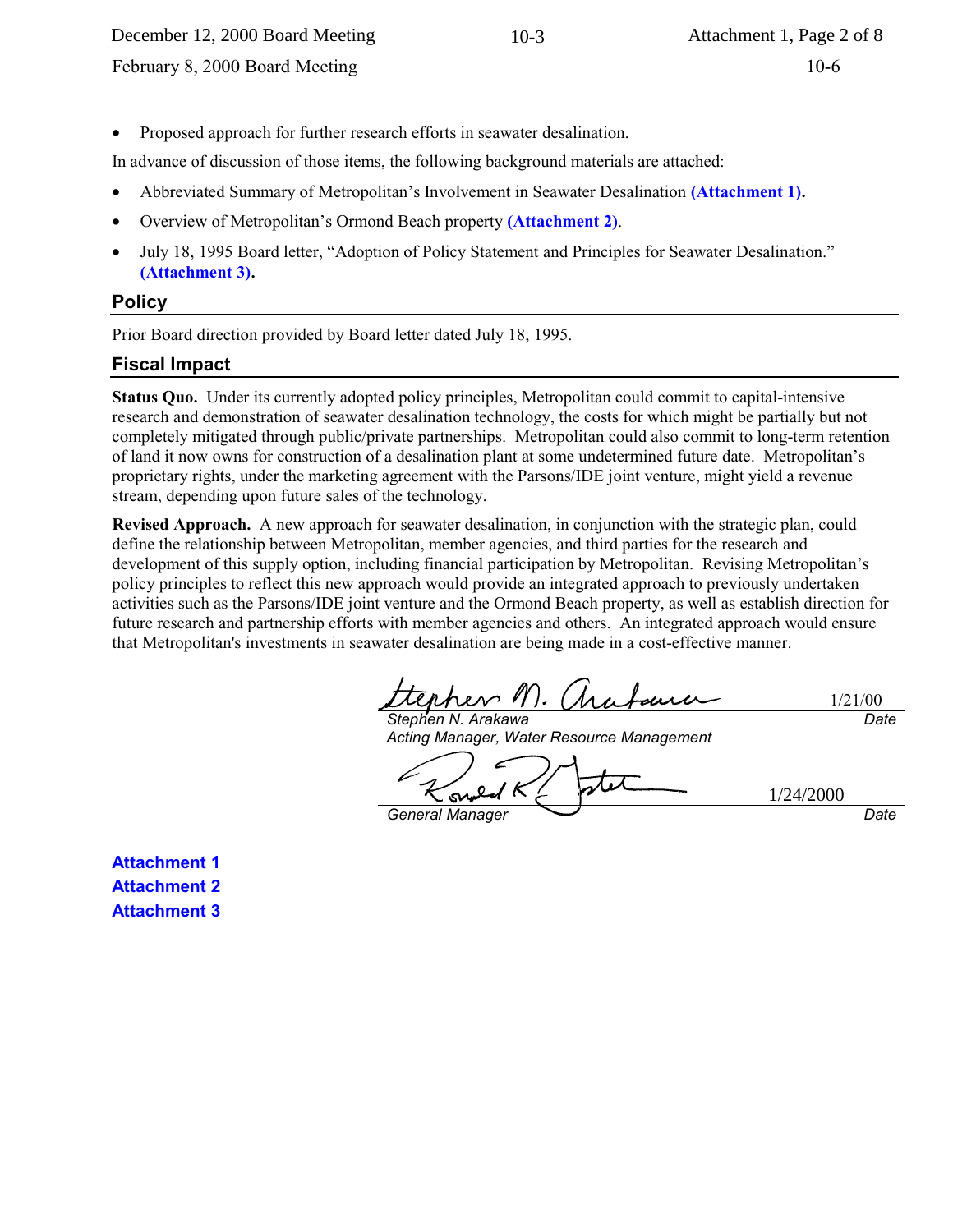| December 12, 2000 Board Meeting | $10-3$ | Attachment 1, Page 3 of 8 |
|---------------------------------|--------|---------------------------|
| February 8, 2000 Board Letter   | $10-6$ | Attachment 1, Page 1      |

### **Attachment 1**

### **Abbreviated Summary of Metropolitan's Involvement with Seawater Desalination**

**1965-1968:** Metropolitan and a consortium of the federal government and Southern California electric utilities entered into agreements to determine the feasibility of developing an off-shore nuclear power/desalination facility known as the Bolsa Island Project. The electric utilities withdrew after cost projections increased. Metropolitan and the federal government continued the investigation.

**1974:** Metropolitan purchased 82 acres of land adjacent to Bolsa Chica State Beach in Orange County for an access corridor to the potential Bolsa Island project. The concept was subsequently abandoned and the Metropolitan's land was sold in 1997.

**1993-1995:** Metropolitan joined Central Basin MWD, West Basin MWD, Southern California Edison (SCE), the City of Long Beach and the Water Replenishment District of Southern California to investigate the feasibility of developing a seawater desalination facility at an existing SCE power plant in coastal Los Angeles County. A feasible alternative was not identified and the study was suspended.

**1990-1996:** Metropolitan conducted research and preliminary design to develop an innovative seawater desalination technology that can be applied to large-scale applications. Included in this work was the construction and operation of a 2,000 gallon per day test unit at the SCE's Huntington Beach Power Plant. This test demonstrated operational features of the new Vertical-Tube-Evaporation Multiple-Effect-Distillation (VTE-MED) distillation process.

**1993-1995:** Metropolitan evaluated the cost of seawater desalination and excluded it as a supply element of its Integrated Resources Plan extending through the year 2020.

**1995:** Metropolitan adopted a policy to promote and lead in the research, development and demonstration of improved seawater desalination technologies.

**1996-1998:** Metropolitan and the U.S./Israel Science and Technology Foundation co-funded the joint venture of Parsons Overseas Company and Israel Desalination Engineering (Parsons/IDE) to design a generic, non-site specific 12.6 MGD demonstration-scale seawater desalination plant based on the VTE-MED technology.

**1998**: Metropolitan acquired a 50 percent interest in 309 acres at Ormond Beach near Oxnard, with 20 of the acres targeted as a potential seawater desalination site. The Community Development Commission of Oxnard owns the remaining 50 percent interest.

**1999:** Parsons/IDE begin worldwide commercialization activities for the new VTE-MED distillation seawater desalination technology under a currently open agreement with Metropolitan.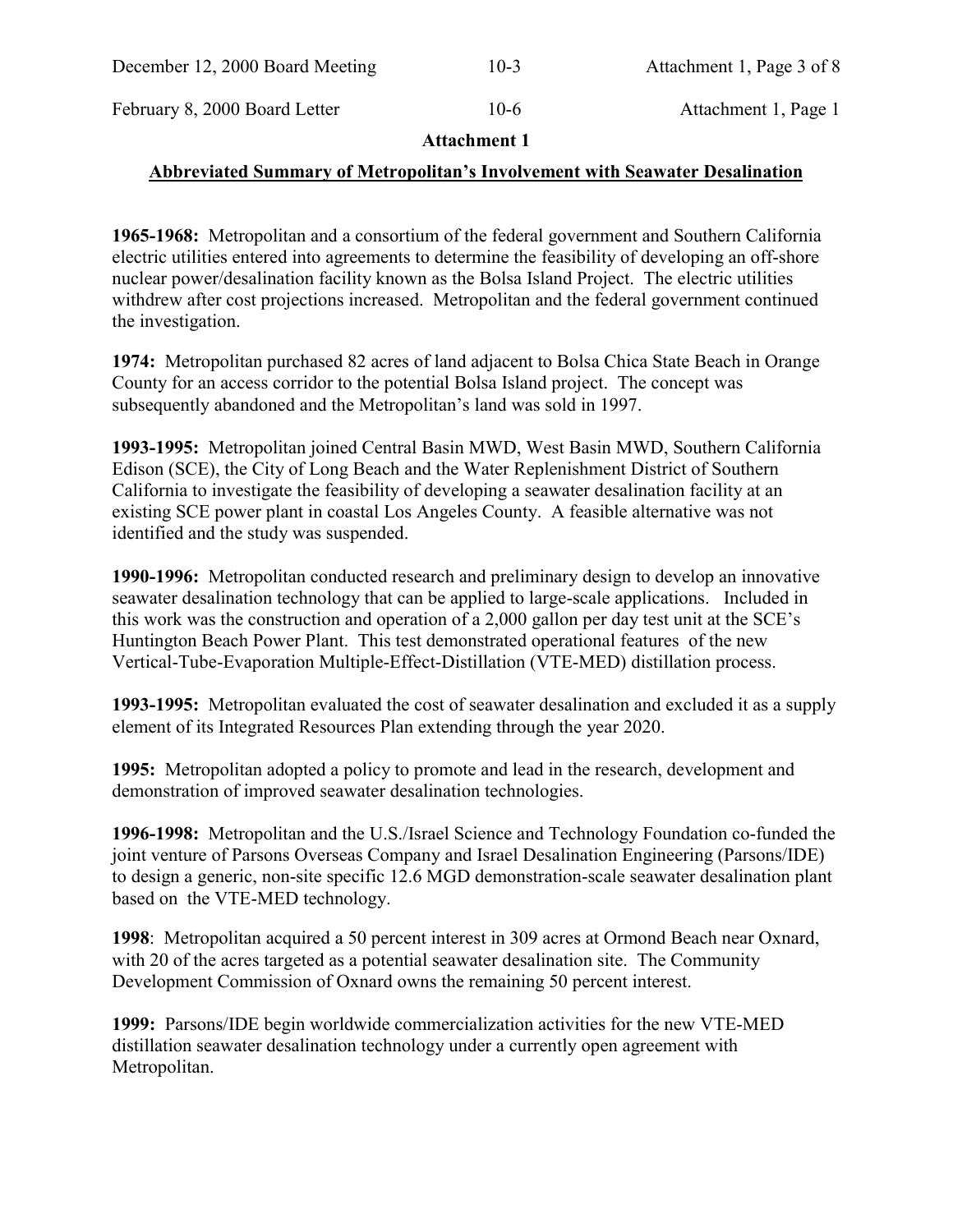| December 12, 2000 Board Meeting | $10-3$ | Attachment |
|---------------------------------|--------|------------|
|                                 |        |            |

February 8, 2000 Board Letter 10-6 Attachment 2, Page 1

1. Page 4 of 8

### **Attachment 2**

### **Overview of Metropolitan's Ormond Beach Property**

The Ormond Beach property in Oxnard consists of approximately 309 acres and was purchased for \$10,200,000 in August 1998. Metropolitan owns an undivided 50 percent in this property with the Community Development Commission (CDC) of Oxnard as the 50 percent tenant-incommon. Metropolitan holds a note secured with a deed of trust for one-half the acquisition and due-diligence costs (\$5,212,081). The property currently generates \$87,000 annually via an agricultural land lease.

The Urban Land Institute recently completed its advisory study regarding strategies for optimizing land utilization in the Ormond Beach environs. Metropolitan and the CDC are analyzing this report for potential development of the property in conjunction with the larger Specific Plan area of 1,400 acres. The jurisdictional wetlands delineation maps/report are being finalized in order to determine the magnitude of useable acres.

Twenty (20) acres of the Metropolitan/CDC property has been designated for a desalination facility. The site is adjacent to the Ormond Beach Power Generating Station, which was recently sold by Southern California Edison to Houston Industries. An additional thirty (30) acres may be selected, at Metropolitan's sole option, during the next two years for further expansion purposes. Integration points for product water from a future desalination facility potentially include the City of Oxnard's proximate 45-inch main (20-mgd capacity) and the 39-inch Calleguas Oxnard-Santa Rosa Feeder (20-mgd capacity). At this point, Calleguas Municipal Water District, the most proximate member agency, has indicated no interest or need for this project.

Staff is continuing to evaluate numerous alternatives for desalination use of this land, including the following:

- pursue the establishment of a sea-water desalination plant
- sale of the property
- exchange/trade the property for another desalination site

In its feasibility analyses Metropolitan will also consider options for divestiture(s) of portions of the property, interim uses, and/or long-term revenue ground leases.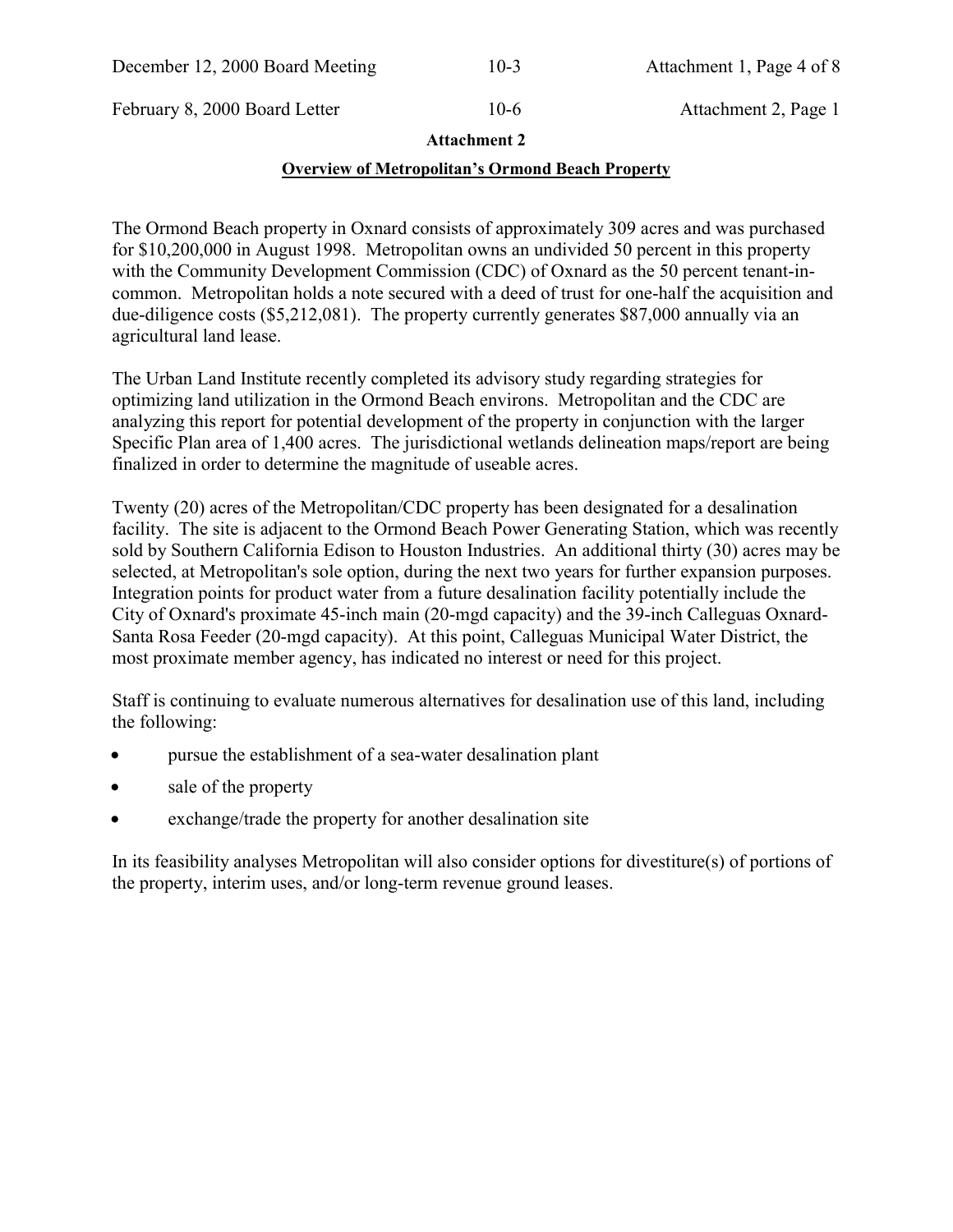Ä,

February 8, 2000 Board Letter 10-6 Attachment 3, Page 5

 $\overline{y}$ 

**Band** 

**Attachment 3**

|                                                                                  |                           | APPROVED<br>by the Board of Directors of<br>The Metropolitan Water District<br>of Southern California<br>at its meeting held | 41539         |  |  |
|----------------------------------------------------------------------------------|---------------------------|------------------------------------------------------------------------------------------------------------------------------|---------------|--|--|
| MWD                                                                              |                           | AUG 2 2 1995                                                                                                                 | Revised 8-6   |  |  |
| METROPOLITAN WATER DISTRICT OF SOUTHERN CALIFORNIA<br><b>EXECUTIVE SECRETARY</b> |                           |                                                                                                                              |               |  |  |
|                                                                                  |                           |                                                                                                                              | July 18, 1995 |  |  |
| To:                                                                              | <b>Board of Directors</b> | (Executive Committee--Action)<br>(Ad Hoc Committee on Energy and Desalination--Action)<br>(Committee on Legislation--Action) |               |  |  |
| From:                                                                            | General Manager           | (Engineering and Operations Committee--Action)                                                                               |               |  |  |
| Subject:                                                                         |                           | Adoption of Policy Statement and Principles for Seawater Desalination                                                        |               |  |  |

#### **RECOMMENDATION:**

It is recommended that the Board adopt a seawater desalination policy statement and principles as stated in this letter.

John R. Wodraska General Manager Submitted by: justice Ϋ́ Gary M. Snyder Chief Engineer Concur: ╭ John R. Wedraska ron skw:aj/06285 (seawater.doc)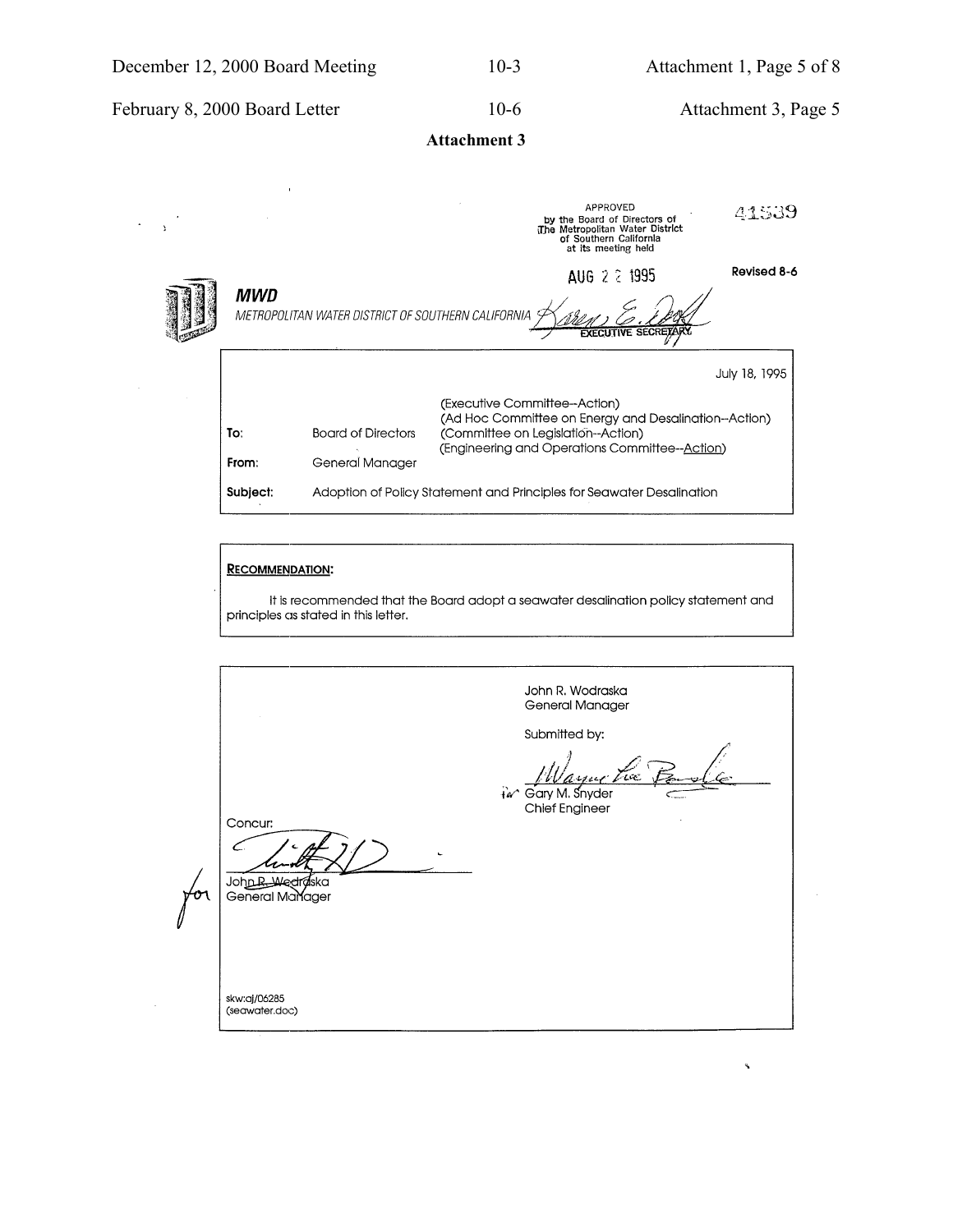February 8, 2000 Board Letter 10-6 10-6 Attachment 3, Page 6

 $-2-$ 

**Board of Directors** 

July 18, 1995

#### **SUMMARY:**

A Board policy is needed to auide the staff's work on seawater desalination. Metropolitan is Southern California's lead agency in regional water development and may become a significant consumer of desalinated seawater in the next century. In the past, Metropolitan has supported non-controversial legislation pertaining to funding of desalination research and development. In 1990, the Board of Directors authorized the Seawater Desalination Demonstration Project and funds the project as each phase is evaluated. In May 1995, the Board of Directors passed "A Resolution in Support of Desalination Technology" which was included as part of a research and development grant application to the United States Department of Commerce. Metropolitan wishes to continue to participate with national and international organizations to lead and promote the demonstration of seawater desalination technologies. These activities may be in conjunction with the private or public sectors. Newly proposed projects will be evaluated on a case-by-case basis and presented to the Board of Directors on a continuing basis.

#### **ISSUE**

Metropolitan is Southern California's lead agency in regional water development and may become a significant consumer of desalination water in the next century.

> Should Metropolitan continue to lead and coordinate seawater desalination activities and programs including the pursuit of legislation to fund research and demonstration?

#### **BACKGROUND**

 $\mathcal{L}$ 

For nearly forty years, Metropolitan and its Member Agencies have explored the viability of desalinating seawater. While more than adequate supplies of seawater are available and reliable, the costs to produce potable water using traditional desalting methods is far more costly than other existing sources.

There is significant world-wide interest for an economically feasible method to produce desalinated seawater. Desalination gained popularity in the 1990's as the public became keenly aware of drought and its environmental impact. In support of this work by both the public and private sectors, members of Congress have introduced legislation to provide research and development funding.

In keeping abreast with the technology in this arena, Metropolitan developed a conceptual design of an enhanced seawater distillation process. And in 1990, Metropolitan's Board of Directors authorized the exploration of a new, cost-competitive method of seawater desalination, The Seawater Desalination Demonstration Project. Funding is granted by the Board of Directors only after each phase of the project is evaluated and reviewed. A special Board Ad Hoc Committee on Energy and Desalination advises and monitors project activity.

The Seawater Desalination Demonstration Project is a three-phase program that includes preliminary engineering with a 2,000 gallon-per-day test unit, final design, and development and construction of a 5 million-gallon-per-day (mgd) demonstration plant. Total costs of this

 $\bullet$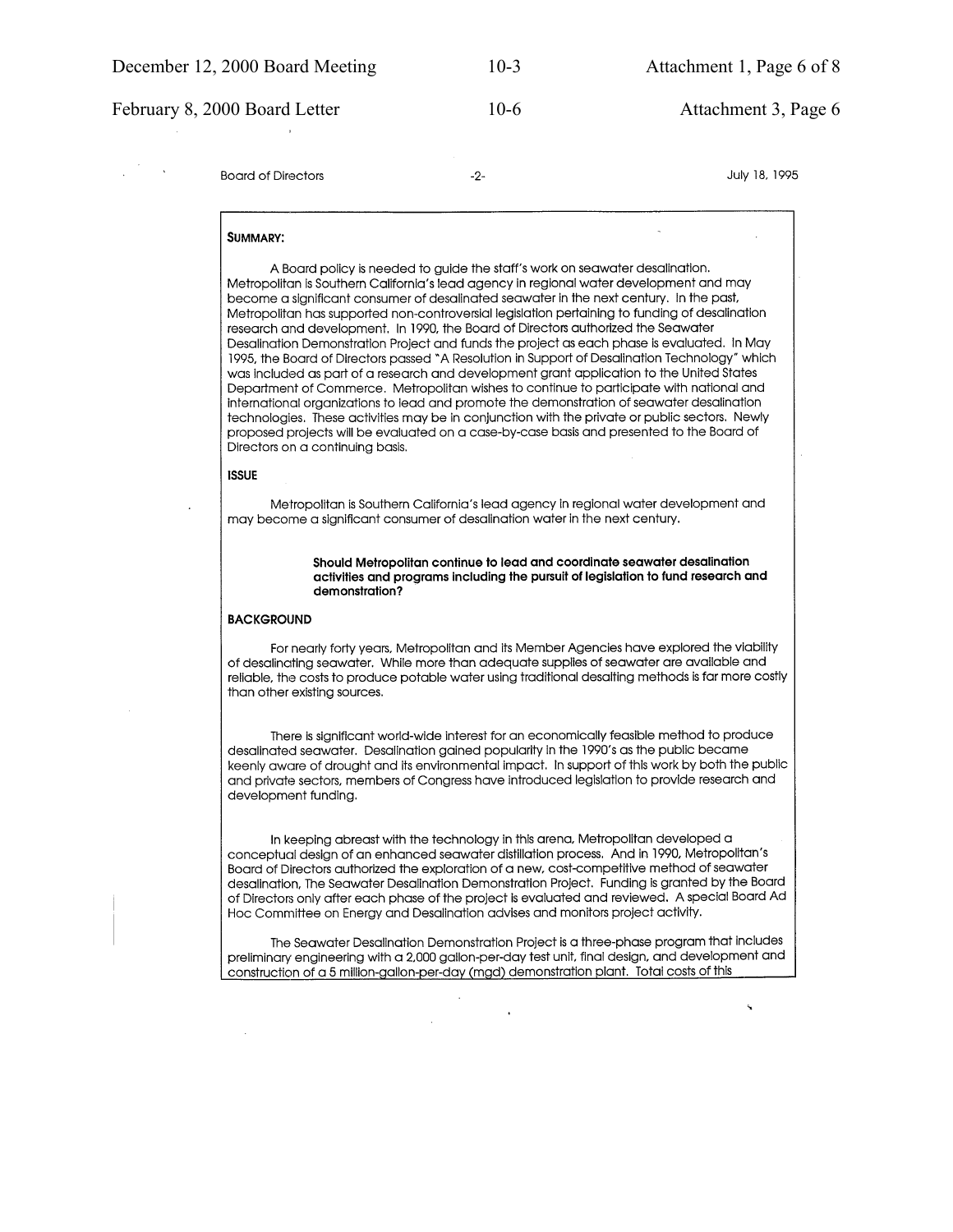February 8, 2000 Board Letter 10-6 Attachment 3, Page 7

**Board of Directors** 

July 18, 1995

multi-year program are estimated at \$35 million. Thus far, Metropolitan has committed \$5 million to finance the costs of the preliminary design of the 5-mad plant and for the design and construction of the 2,000 gallon-per-day test plant. This will serve as a prototype for a future, fullsize 75 mgd plant.

 $-3-$ 

Last May, Metropolitan pursued opportunities to help defray \$4 million of the remaining design costs of the demonstration plant through the use of research and development grant funds from the United States-Israel Science and Technology Program administered by the Department of Commerce. Metropolitan joined with the Ralph M. Parsons Company and the Israel Desalination Enaineering Company in preparing a grant proposal which was submitted May 19.

#### **METROPOLITAN POSITIONS**

In the past, Metropolitan has supported non-controversial legislation pertaining to funding of desalination research and development technology.

Metropolitan has also encouraged member agencies to develop alternative sources of water through its Local Projects and Groundwater Recovery Programs and through such programs as the Central Basin Municipal Water District's Long Beach Desalination Project.

In support of Metropolitan's Seawater Desalination Demonstration Project, the Board of Directors adopted a "Resolution in Support of Desalination Technology" at its regularly scheduled meeting May 9, 1995. The adopted resolution states:

Whereas, Metropolitan meets supplemental water demands of 16 million people living in a six-county region of Southern California, is one of the largest water suppliers in the world, and is the lead agency in the region's integrated water resource planning and management efforts that include seawater desalination as a potential local water supply, and

Whereas, Metropolitan may become a significant consumer of desalinated seawater in the next century, it has an incentive to invest in developing cost-competitive technologies, and

Whereas, Metropolitan has analyzed seawater desalination projects throughout the world and has found that the actual costs of currently operating seawater desalination plants and the cost estimates for new seawater desalination plants are not cost-competitive with Southern California's traditional sources of water supplies, and

Whereas, in 1990 Metropolitan authorized the initiation of the Seawater Desalination Demonstration Project and has since committed \$5 million to complete the preliminary design of a large capacity seawater desalination facility that incorporates a new technology and to design, build, and operated a 2,000 gallon-per-day test unit which is currently in operation, and

Whereas, the Preliminary Design Report was completed in 1993, a test unit is now installed and preliminary test results of the new technology are very promising in producing cost-competitive drinking water,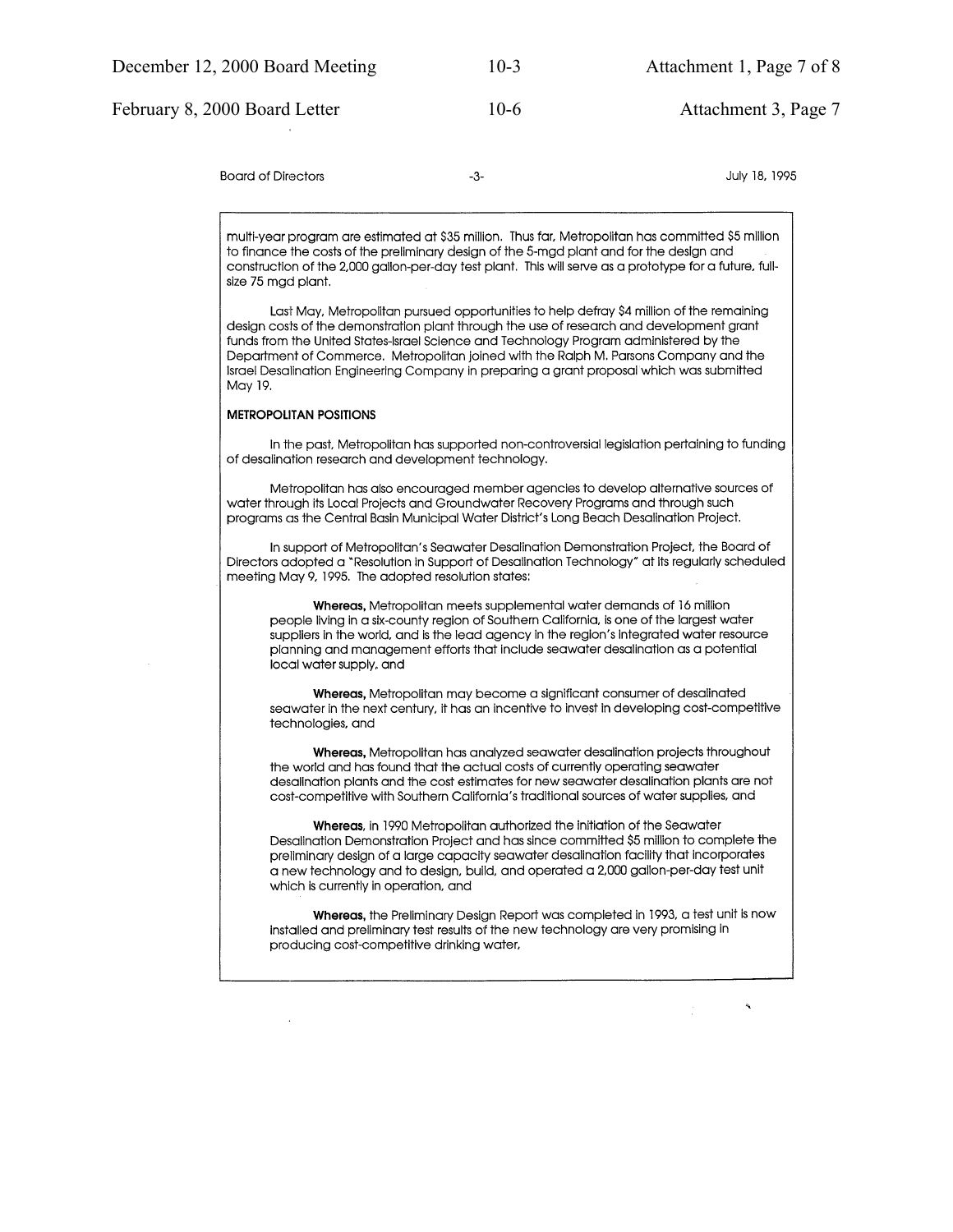#### February 8, 2000 Board Letter 10-6 Attachment 3, Page 8 **Board of Directors**  $-4-$ July 18, 1995 NOW THEREFORE, the Board of Directors of the Metropolitan Water District of Southern California does hereby resolve to: PROVIDE FUNDS TO CONTINUE PURSUIT OF A NEW COST-COMPETITIVE SEAWATER DESALINATION TECHNOLOGY VERIFIED THROUGH THE DESIGN. CONSTRUCTION, AND OPERATION OF A 5-MILLION-GALLON-PER-DAY DESALINATION PLANT. RECOMMENDED POLICY AND PRINCIPLES It is recommended that the Board adopt the following policy and principles: Policy Metropolitan, in cooperation with national and international organizations, shall promote and lead in the development and demonstration of improved seawater desalination technologies. These activities and/or programs may be in conjunction with its member agencies and/or private and public sectors in order to provide additional, reliable potable water supplies to meet the projected demands of Southern California's growing population in the 21st century. Principles Metropolitan shall continue to play a leadership role in the research and  $\overline{1}$ demonstration of seawater desalination technology.  $2)$ Metropolitan shall continue its effort to obtain research and development funding for projects from all external sources. Metropolitan shall protect its intellectual property rights and install and maintain  $3)$ internal procedures to help ensure protection.  $\Delta$ Metropolitan shall develop a broad coalition of public and private entities to share non-protected information, discuss opportunities and the transfer of technology, and to encourage the passage of legislation consistent with this policy. Metropolitan staff shall evaluate each seawater desalination project proposal on  $5)$ its own merits, and submit an analysis with recommendations to the Ad Hoc Committee on **Energy and Desalination.** With the adoption of this policy and principles, Metropolitan will continue to coordinate all related activities within its various divisions, departments and member agencies and ensure appropriate outreach to external participants.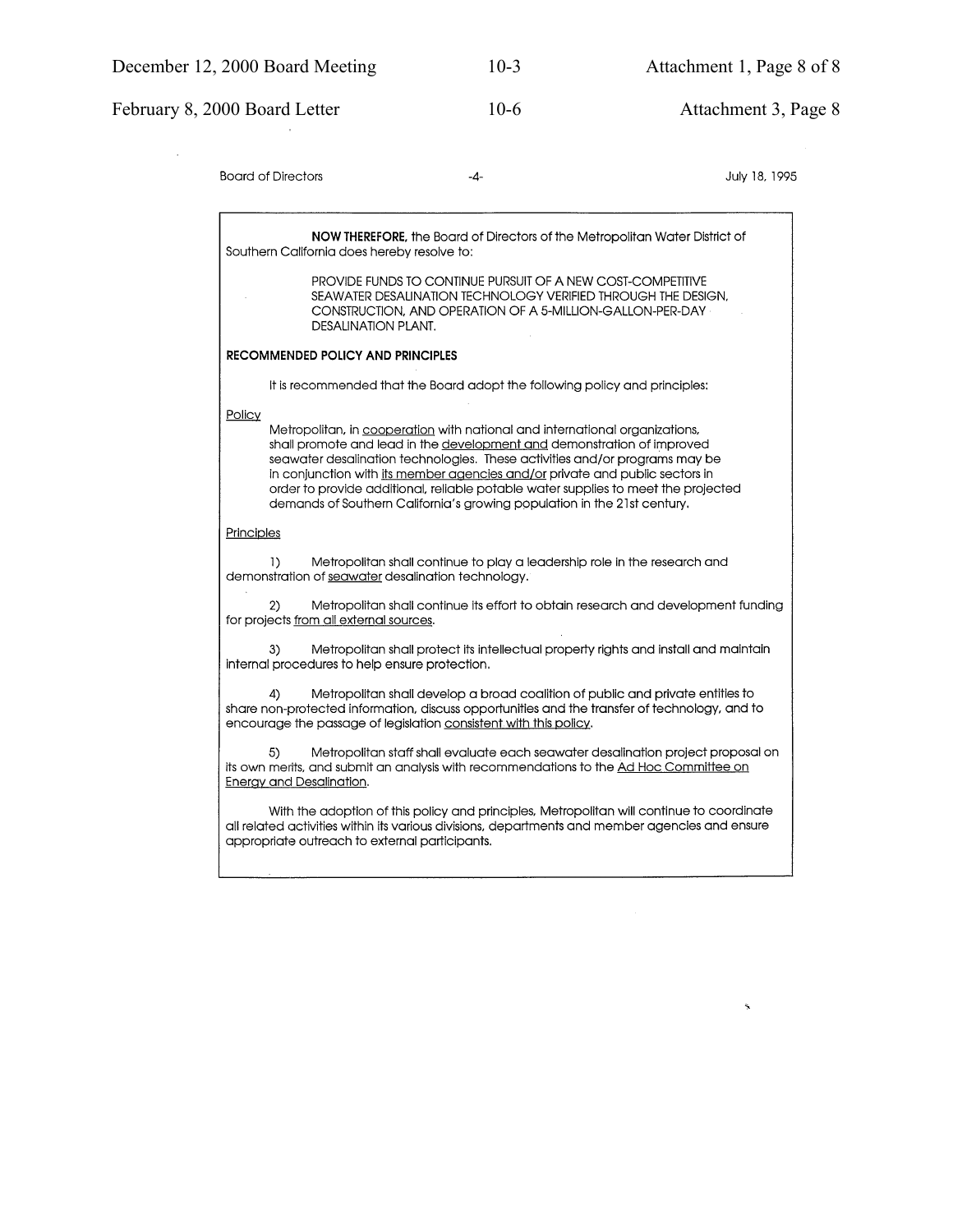## **Parsons – IDE Joint Venture Update**

### **Background**

From 1990 to 1996 Metropolitan conducted research and preliminary design activities to develop an innovative seawater desalination technology that can be applied to large-scale applications. The result of these investigations and research led Metropolitan to pursue thermal type seawater desalination. As part of these activities Metropolitan also constructed and operated a 2,000 gallon per day pilot scale test unit located at Southern California Edisons Huntington Beach Power Station. This pilot scale test unit was used to verify operational features of the new Vertical Tube Evaporation Multiple Effect Distillation (VTE-MED) desalination distillation process.

In 1996, to further develop VTE-MED desalination technology, Metropolitan and the United States - Israel Science and Technology Foundation co-funded the design by a joint venture of Parsons Overseas Company (Parsons) and Israel Desalination Engineering (IDE) (Joint Venture) in the amount of \$4 million each a generic, non-site specific, 12.6 MGD demonstration-scale seawater desalination plant based on the VTE-MED technology that Metropolitan had developed. A key feature of the design was the use of innovative materials to reduce the costs of seawater desalination.

In funding the demonstration plant design effort, Metropolitan shared with the Joint Venture, the technologies and research data that it had developed to support the development of a viable VTE-MED facility and gave the Joint Venture the exclusive right to market the technology. In return, the Joint Venture agreed to provide Metropolitan with a 20 percent share of profits derived from the sale of the designs or any plant construction to other entities.

In 1996 the Parsons – IDE Joint Venture contracted with Metropolitan to provide sub-consultant engineering design services valued at \$1.7 million dollars as part of the development of the 12.6 MGD demonstration design.

Under appropriation No. 15167, a total of \$11,950,000 has been appropriated for the efforts described above. The amount spent to date is approximately \$11,195,000.

### **Agreements**

The project involved the four agreements listed below:

- a. **Agreement with Southern California Edison:** This agreement allowed Metropolitan to construct and operate a research test unit at Southern California Edison's Huntington Beach thermal power station. The research pilot plant has been dismantled at Southern California Edison's request in order for them to complete the sale of the power station to another entity. The Agreement is closed.
- b. **Design and Marketing Services Agreement with the Parsons IDE Joint Venture:** The contract between Metropolitan and the Parsons – IDE Joint Venture is currently open. Under this agreement, Metropolitan agreed to provide 50 percent of the funds (\$4 million) required to design a generic 12.6 MGD VTE-MED desalination plant. The design is complete. Upon construction of a demonstration unit, the Agreement shall remain in force for a period of 15 years. No such demonstration plant has been built. Under the terms of the Agreement,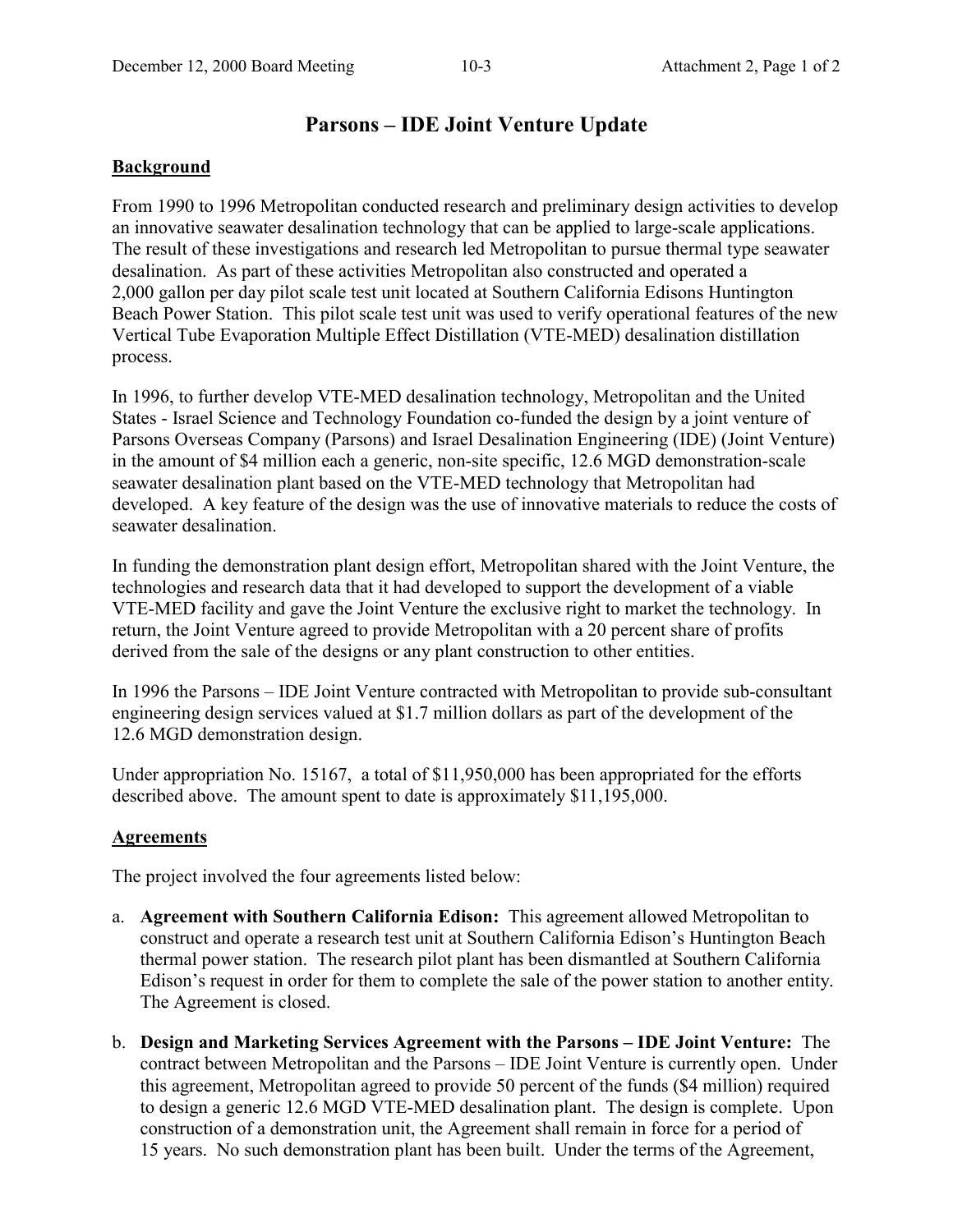Metropolitan will receive a 20 percent share of the profits from the sale of a VTE-MED desalination design unit.

- c. **Agreement between Parsons IDE Joint Venture and Metropolitan to provide design services:** This agreement sub-contracted to Metropolitan the design of all supporting facilities, connections between the site and the power plant and control systems for operations of the plant. Metropolitan successfully completed the tasks in this agreement and received \$1.7 million dollars for services rendered. The contract is closed.
- d. **Agreement with Parsons Corporation for Site Selection:** This contract for \$150,000 tasked Parsons Corporation to prepare a report which investigated several potential VTE-MED sites in the southern California region and estimate the costs for a reduced height VTE-MED desalination plant. Currently, the agreement is open and Parsons has prepared a draft report of 13 potential desalination plant sites.

### **Conclusion**

Metropolitan's past effort focused on reducing the cost of seawater desalination. To reach that goal, Metropolitan's efforts focused on encouraging desalination research, developing technical innovations and forming partnerships with governmental and private sector entities to reduce costs.

To date, Metropolitan's development efforts have focused on VTE-MED thermal desalination technology. This focus led Metropolitan to develop specific technical innovations intended to reduce the cost of VTE-MED desalination plants. The result of this effort has been the creation of a non-site specific, VTE-MED desalination plant design. Metropolitan has also worked to protect the intellectual property rights it developed through this effort. Metropolitan signed the design and marketing services agreement with the Parsons IDE – Joint Venture to obtain a share in the profits should a sale of the VTE-MED technology occur. At this point, no further action is required by Metropolitan to receive profits from sales of this technology.

While Metropolitan has pursued VTE-MED technology, it has always been open to reviewing and assessing other competing desalination technologies. Today, it appears that there are large advances being made in many different areas of seawater desalination. As such, Metropolitan's and the Southern California Region's (Region) best interests may be served by competitively soliciting the most cost-effective technology from the private sector.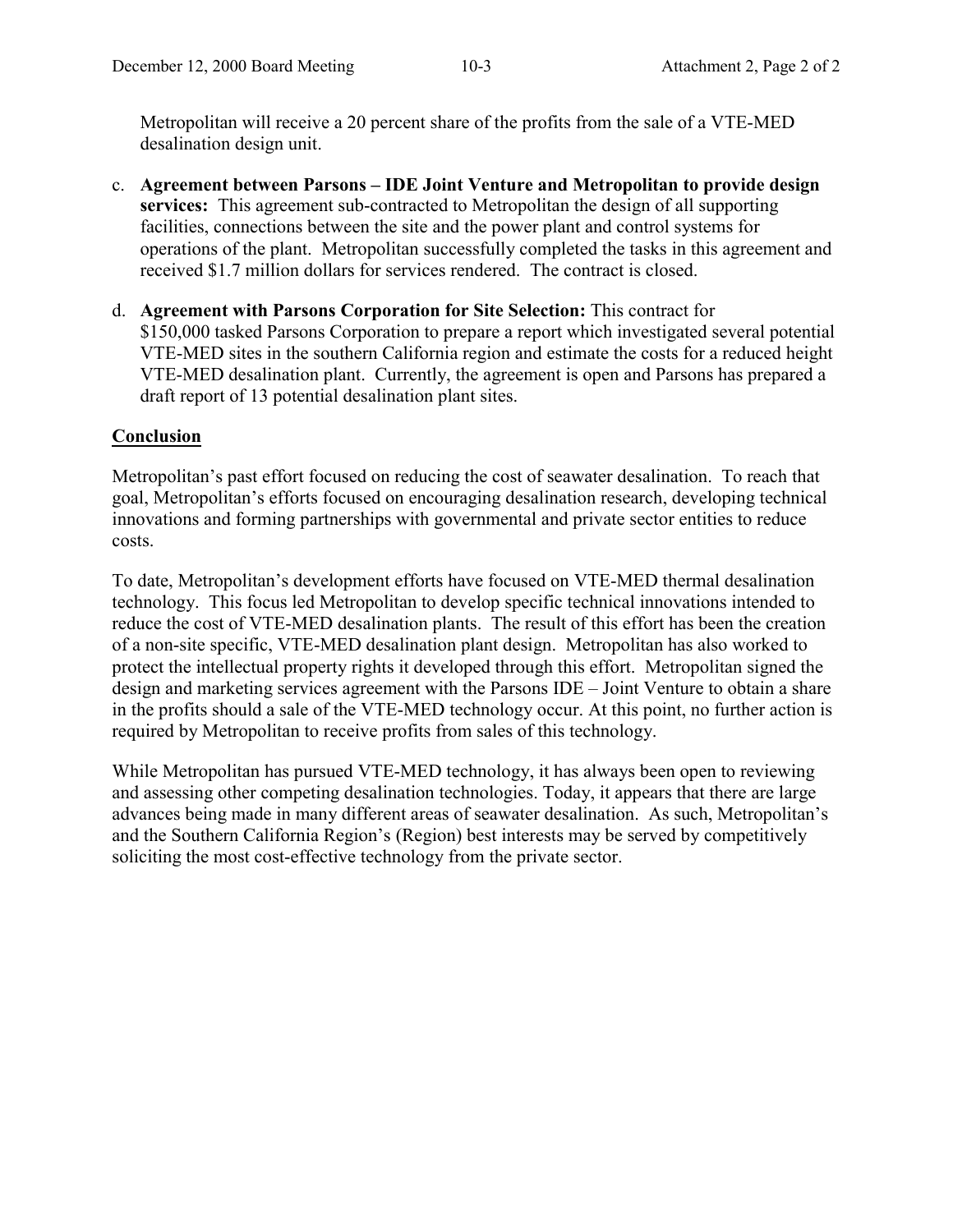### **Survey of Member Agency Seawater Desalination Projects December 2000**

### **Introduction**

The information provided below provides a brief survey of member agencies that are considering seawater desalination projects in their service area. The survey information is the result of direct meetings and phone conversations between Metropolitan and member agency staff.

In general, the projects listed below are in various stages of preliminary studies, either environmental, feasibility or conceptual. Calleguas is listed in the survey as a result of Metropolitan's ownership of the Ormond Beach property.

Additionally, Metropolitan staff have conducted phone interviews with South West Florida Water Management District (SWFMWD) and reviewed information from Tampa Bay Water to obtain similar survey information for the Tampa, Florida seawater desalination project. The information is subject to confirmation by Tampa Bay Water.

### **Survey Results**

1. **Agency Name:** City of Long Beach

### **Project Proponents:** City of Long Beach

#### **Project Description:**

- Yield potentially between  $25 40$  million gallons per day
- Both local distribution and regional distribution by Metropolitan
- Treated water supply
- One potential site being considered with another as alternative site

### **Estimated Project Cost:**

Unit cost estimates range between approximately \$800 - \$850 per acre-foot, depending upon capacity. Unit cost does not include any additional pipeline distribution costs.

### **Estimated Operations, Maintenance, Power, and Replacement Costs:**

Project concept is a water purchase contract such that operations, maintenance, power, and replacement costs are captured in the unit charge for water purchased.

#### **Infrastructure requirements:**

Project concept seeks to utilize existing infrastructure to the greatest extent possible, although some regional infrastructure will be required. Local infrastructure will also be necessary.

#### **Project Schedule / Status:**

Possible project time horizon of approximately three years. Environmental documentation and site analyses are underway.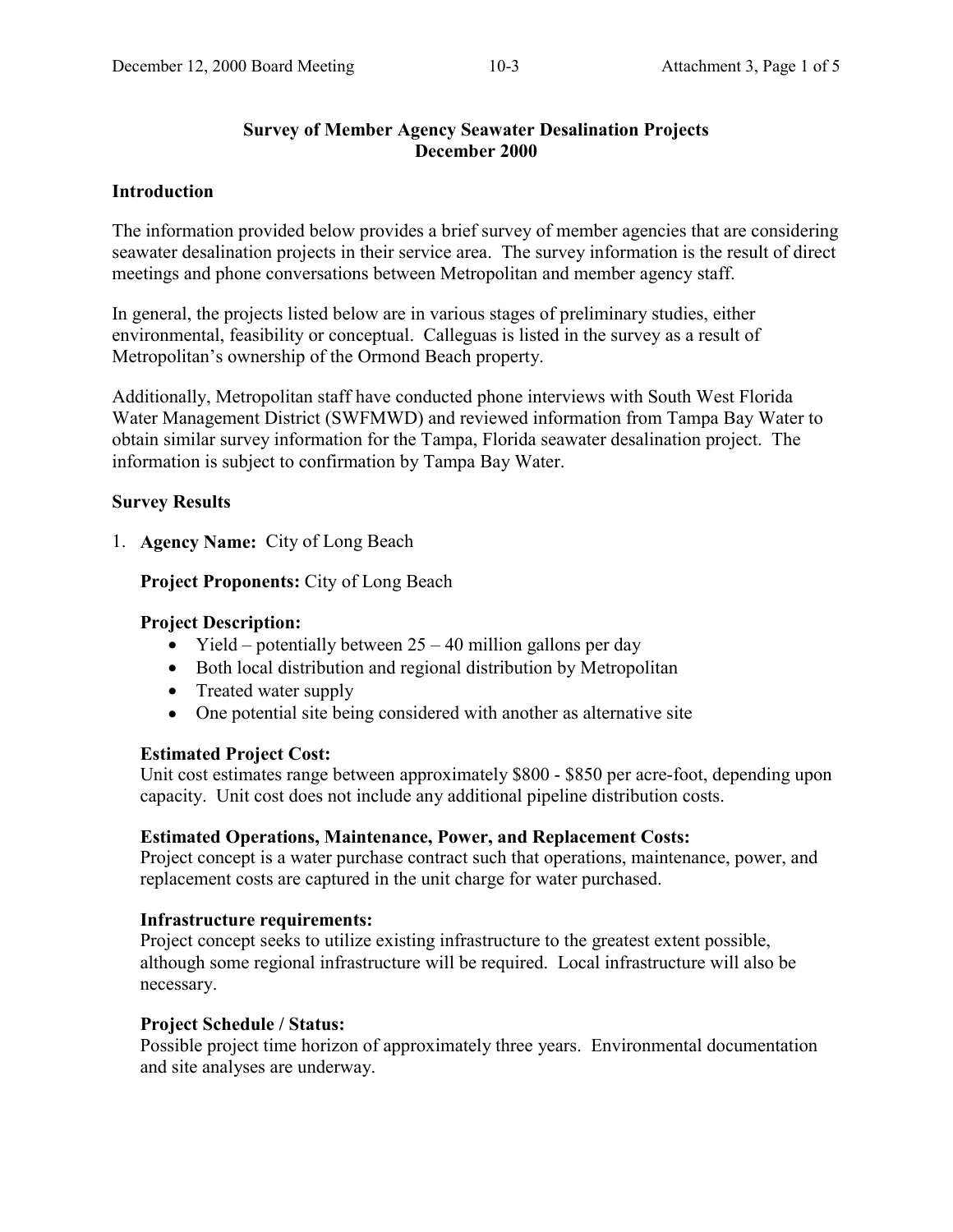### 2. **Agency Name:** San Diego County Water Authority

**Project Proponents:** City of Carlsbad (two sites) and San Diego County Water Authority (Authority)(one site)

### **Project Description:**

- Yield range of plant sizes being considered with a minimum size of 25 million gallons per day for the City of Carlsbad
- Local distribution and regional distribution within Authority service area
- Treated water supply
- Two sites under consideration for City of Carlsbad, Authority has also considered one additional site.

### **Estimated Project Cost:**

No estimate available at this time.

### **Estimated Operations, Maintenance, Power, and Replacement Costs:**

No estimate available at this time.

### **Infrastructure requirements:**

Potentially additional infrastructure may be required.

### **Project Schedule / Status:**

For the Carlsbad sites, a feasibility study has already begun which will take approximately 12 months to complete.

3. **Agency Name:** Municipal Water District of Orange County

**Project Proponents:** Municipal Water District of Orange County

## **Project Description:**

- Yield approximately 40 million gallons per day
- Local distribution three potential options for local distribution
- Treated water supply
- Two potential site locations

## **Estimated Project Cost:**

Between \$750 and \$800 per acre-foot total cost conceptually estimated at the Huntington Beach site (using existing intake and outfall facilities). Unit cost does not include any additional pipeline distribution costs.

### **Estimated Operations, Maintenance, Power, and Replacement Costs:**

Project concept is a water purchase contract such that operations, maintenance, power, and replacement costs are captured in the unit charge for water purchased.

## **Infrastructure requirements:**

Not available at this time.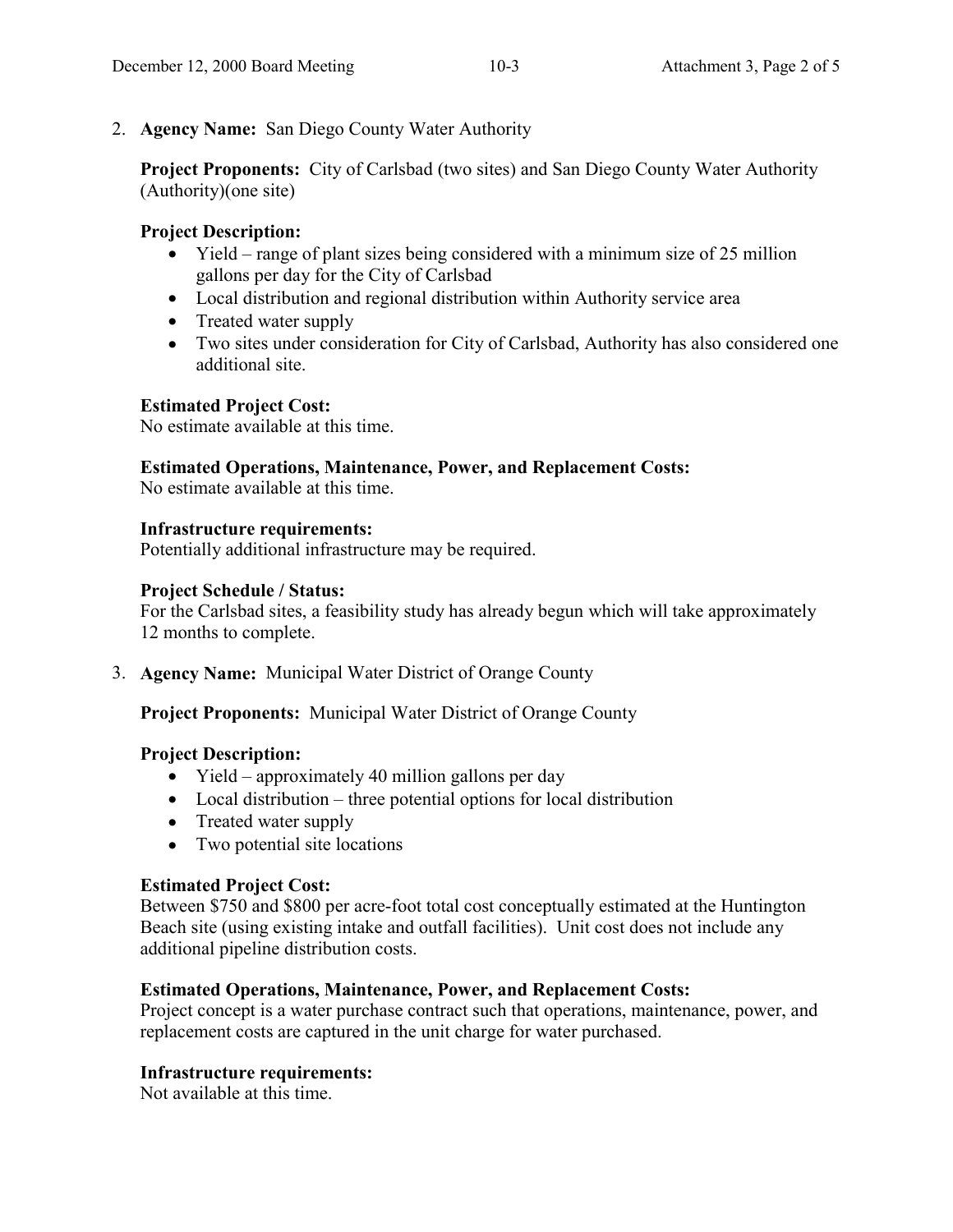### **Project Schedule / Status:**

MWDOC Board is considering moving forward with the project or pursuing preservation of the site for future consideration by January 2001.

4. **Agency Name:** West Basin Municipal Water District

**Project Proponents:** West Basin Municipal Water District

## **Project Description:**

- Yield potentially between 5 to 10 million gallons per day
- Local distribution and/or regional distribution: Undetermined at this time
- Treated, non-interruptible water supply
- Two potential sites being considered

### **Estimated Project Cost:**

Between \$30 million and \$50 million (exclusive of any additional pipeline distribution costs).

### **Estimated Operations, Maintenance, Power, and Replacement Costs:**

\$2 million to \$5 million per year

### **Infrastructure requirements:**

Connecting piping.

### **Project Schedule / Status:**

Schedule undetermined at this time.

5. **Agency Name:** Calleguas MWD

**Project Proponents:** None. Calleguas MWD has previously expressed no interest or need for the Ormond Beach project.

## **Project Description:**

• Metropolitan's Ormond Beach property would be a potential site.

# **Estimated Project Cost:**

 $N/A$ 

### **Estimated Operations, Maintenance, Power, and Replacement Costs:**  $N/A$

#### **Infrastructure requirements:**  $N/A$

**Project Schedule / Status:**  $N/A$ 

## **Tampa Bay Water Project Status**

In the Tampa Bay region, increase in groundwater withdrawals have resulted in unacceptable environmental impacts. Because of these impacts and the need for additional fresh water,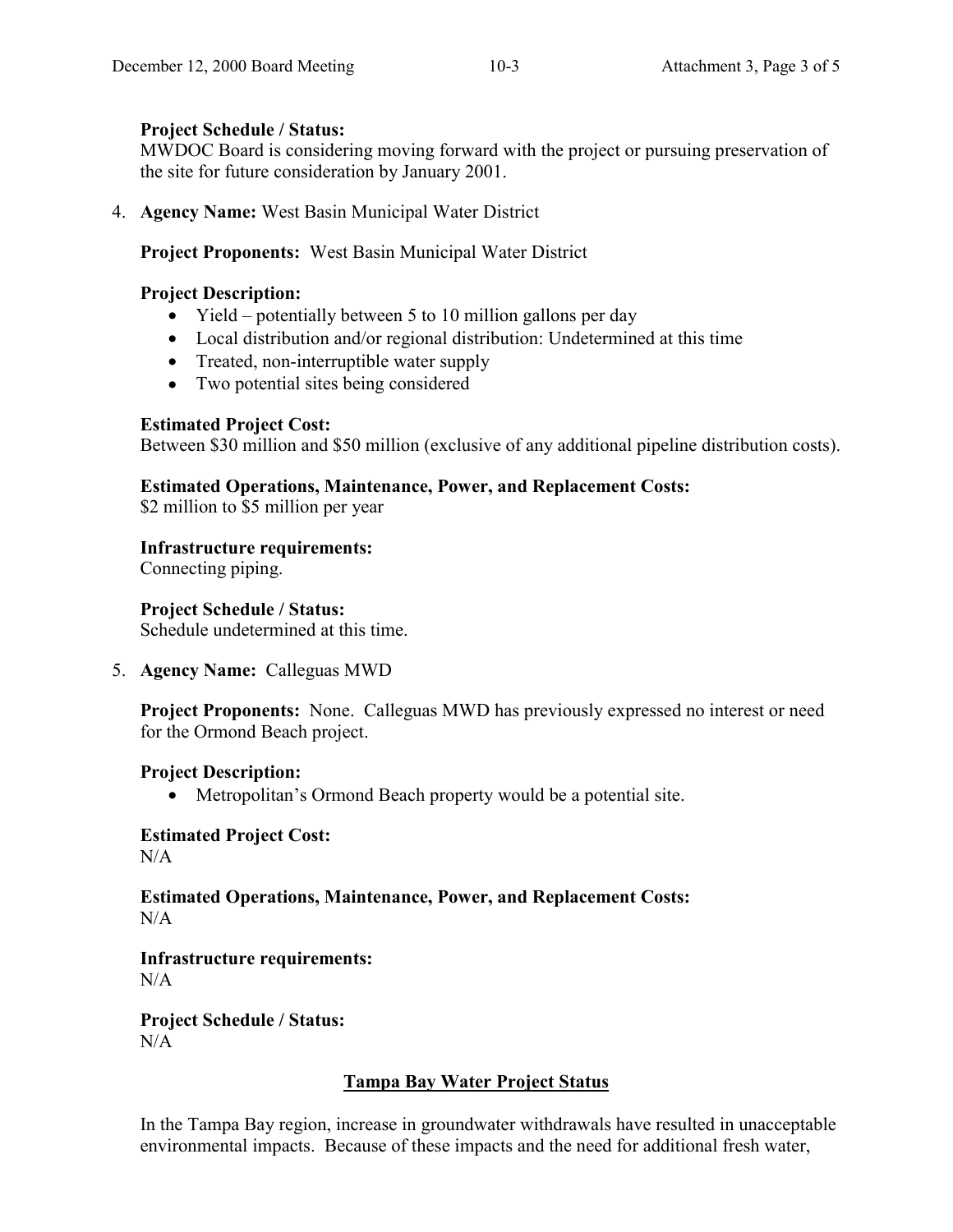seawater desalination was identified as one of the sustainable drought-proof sources of water that is in abundant supply and can be developed without adversely impacting the environment. This project, along with several others will produce water to meet growing demands and enable regional wellfields to reduce their withdrawals from 158 mgd to 90 mgd by 2007.

**Project Proponents:** Tampa Bay Water South West Florida Water Management District (SWFWMD)

### **Project Description:**

- A Reverse Osmosis seawater desalination plant producing potable water, co-located at the existing Big Bend power generation facility, located in Apollo Beach, Florida.
- The initial plant will produce 25 mgd of potable water. This facility design and associated infrastructure are sized for a potential future expansion of 10 mgd, to raise the total production potential to 35 mgd of potable water.

### **Estimated Project Cost:**

The cost of water is based on a fixed cost for delivered water priced at approximately \$600/acre-foot net. This cost is based on several project features, which include:

- Low salinity levels 26,000 ppm;
- Interruptible electrical power costs of \$0.04 Kwh;
- The seawater is heated as part of the thermal power station cooling process;
- Use of tax-exempt private activity bonds;
- Amortization of financing over the 30-year contract period; and
- Use of the power plant's existing cooling water intake and discharge pipeline.

A cost reduction of approximately 60 cents per 1000 gallons will be realized due to funding from the Southwest Florida Water Management District (90 percent of the eligible capital cost, up to \$85 million). This will reduce the contracted 30 year average cost of water from \$2.08 per 1000 gallons to \$1.48 per 1000 gallons.

### **Estimated Operations, Maintenance, Power, and Replacement Costs:**

The 25-mgd facility was contracted for \$94.5 million. However, the contract does allow for price escalation due to factors that are beyond the control of the developer, such as the purchase price of electricity, and fuel.

### **Infrastructure requirements:**

A new pipeline must be built to transport product water from the plant to a delivery point. The pipeline is 42 inches in diameter, 14 mile long and is sized for 35 MGD. The pipeline is included in the \$600/acre-foot net price.

### **Project Schedule / Status:**

- The project's current schedule calls for water production to begin no later than December 31, 2002.
- The project is one of several projects that are being implemented to address water demand increases and groundwater overpumping problems. Other projects include a reservoir, conservation programs, and wastewater reclamation programs.